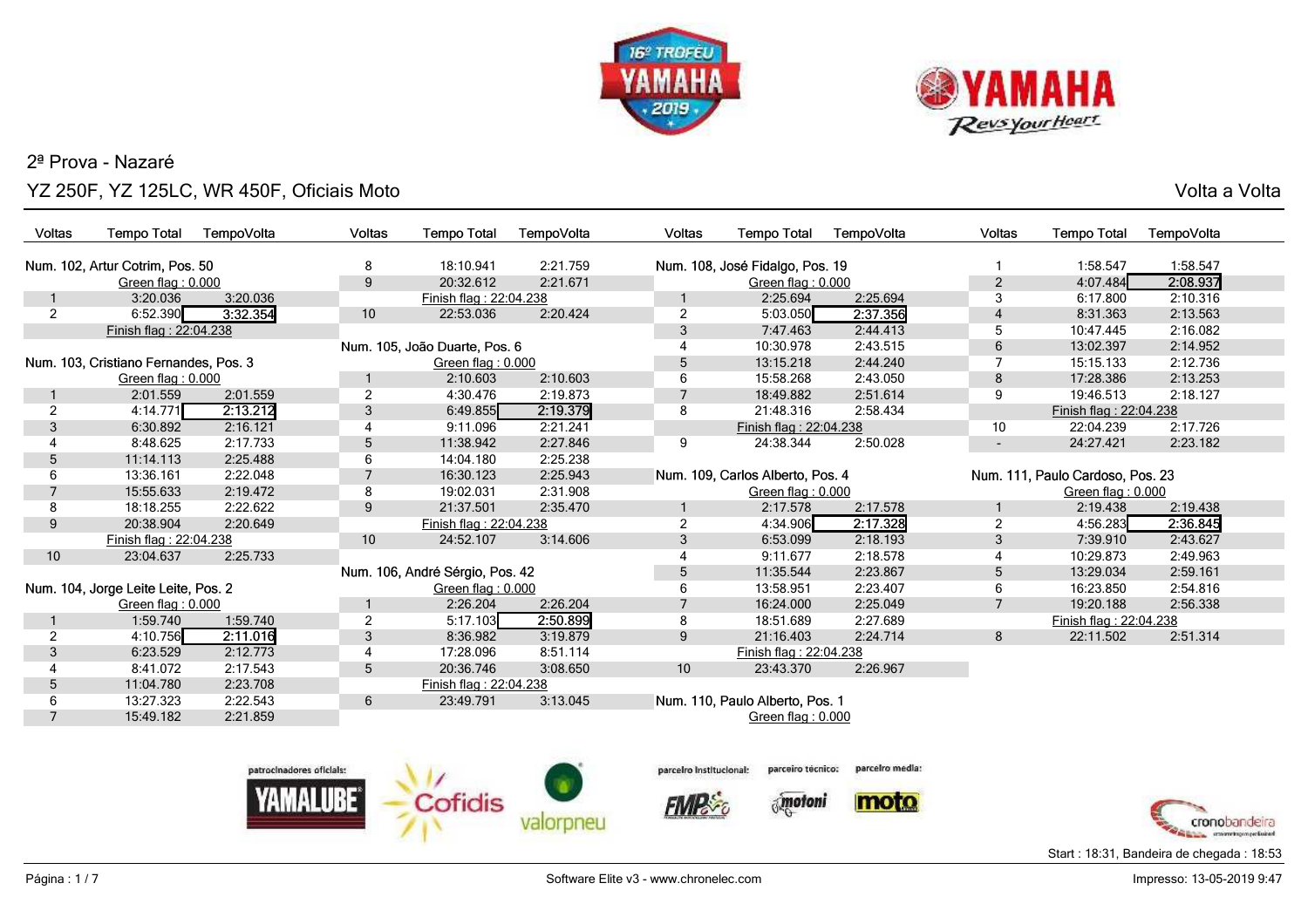



o ang pangangang sa kabupatèn sa kabupatèn Sulawesa Kabupatèn Sulawesa Kabupatèn Sulawesa Kabupatèn Sulawesa K<br>Kabupatèn Sulawesa Kabupatèn Sulawesa Kabupatèn Sulawesa Kabupatèn Sulawesa Kabupatèn Sulawesa Kabupatèn Sulaw

| <b>Voltas</b>  | <b>Tempo Total</b>              | TempoVolta | <b>Voltas</b>   | <b>Tempo Total</b>                 | TempoVolta | Voltas         | <b>Tempo Total</b>                | TempoVolta | Voltas         | <b>Tempo Total</b>                  | TempoVolta                                       |
|----------------|---------------------------------|------------|-----------------|------------------------------------|------------|----------------|-----------------------------------|------------|----------------|-------------------------------------|--------------------------------------------------|
|                | Num. 201, Carlos Silva, Pos. 10 |            | 2               | 4:58.105                           | 2:28.258   | 5              | 14:15.935                         | 2:56.663   |                | Num. 210, Ricardo Caetanito, Pos. 8 |                                                  |
|                | Green flag: 0.000               |            | 3               | 7:42.751                           | 2:44.646   | 6              | 17:04.978                         | 2:49.043   |                | Green flag: 0.000                   |                                                  |
|                | 2:28.678                        | 2:28.678   | $\overline{4}$  | 10:22.936                          | 2:40.185   |                | 19:59.260                         | 2:54.282   |                | 2:24.510                            | 2:24.510                                         |
| $\overline{c}$ | 4:50.762                        | 2:22.084   | 5               | 12:59.686                          | 2:36.750   |                | Finish flag: 22:04.238            |            | $\overline{2}$ | 4:49.764                            | 2:25.254                                         |
| 3              | 7:17.266                        | 2:26.504   | 6               | 15:35.556                          | 2:35.870   | 8              | 23:05.733                         | 3:06.473   | 3              | 7:19.180                            | 2:29.416                                         |
|                | 9:47.028                        | 2:29.762   |                 | 18:10.763                          | 2:35.207   |                |                                   |            |                | 9:52.426                            | 2:33.246                                         |
| 5              | 12:17.404                       | 2:30.376   | 8               | 20:48.414                          | 2:37.651   |                | Num. 207, João Sousa, Pos. 21     |            | 5              | 12:19.512                           | 2:27.086                                         |
| 6              | 14:47.404                       | 2:30.000   |                 | Finish flag: 22:04.238             |            |                | Green flag: 0.000                 |            | 6              | 14:49.740                           | 2:30.228                                         |
|                | 17:17.716                       | 2:30.312   | 9               | 23:28.928                          | 2:40.514   |                | 2:47.217                          | 2:47.217   |                | 17:20.886                           | 2:31.146                                         |
| 8              | 20:07.895                       | 2:50.179   |                 |                                    |            | $\overline{2}$ | 5:25.627                          | 2:38.410   | 8              | 19:58.361                           | 2:37.475                                         |
|                | Finish flag: 22:04.238          |            |                 | Num. 205, Flávio Carvalho, Pos. 22 |            | 3              | 8:05.115                          | 2:39.488   |                | Finish flag: 22:04.238              |                                                  |
| 9              | 22:45.744                       | 2:37.849   |                 | Green flag: 0.000                  |            |                | 10:45.479                         | 2:40.364   | 9              | 22:34.017                           | 2:35.656                                         |
|                |                                 |            |                 | 2:47.883                           | 2:47.883   | 5              | 13:31.141                         | 2:45.662   |                |                                     |                                                  |
|                | Num. 202, Rui Godinho, Pos. 9   |            | 2               | 5:26.301                           | 2:38.418   | 6              | 16:18.553                         | 2:47.412   |                |                                     | Num. 212, Tiago Sarsfield Rodrigues Barros, Pos. |
|                | Green flag: 0.000               |            | 3               | 8:07.221                           | 2:40.920   | $\overline{7}$ | 19:07.873                         | 2:49.320   |                | Green flag: 0.000                   |                                                  |
|                | 2:23.784                        | 2:23.784   | 4               | 10:50.717                          | 2:43.496   | 8              | 21:58.684                         | 2:50.811   |                | 2:35.997                            | 2:35.997                                         |
| 2              | 4:47.307                        | 2:23.523   | $5\phantom{.0}$ | 13:39.577                          | 2:48.860   |                | Finish flag: 22:04.238            |            | $\overline{c}$ | 5:16.253                            | 2:40.256                                         |
| 3              | 7:14.675                        | 2:27.368   | 6               | 16:28.691                          | 2:49.114   | 9              | 24:47.349                         | 2:48.665   | 3              | 7:59.187                            | 2:42.934                                         |
|                | 9:44.291                        | 2:29.616   | $\overline{7}$  | 19:17.137                          | 2:48.446   |                |                                   |            |                | 10:47.318                           | 2:48.131                                         |
| 5              | 12:17.584                       | 2:33.293   | 8               | 22:01.546                          | 2:44.409   |                | Num. 208, Marcelo Fialho, Pos. 46 |            | 5              | 13:38.139                           | 2:50.821                                         |
| 6              | 14:50.306                       | 2:32.722   |                 | Finish flag: 22:04.238             |            |                | Green flag: 0.000                 |            | 6              | 16:28.661                           | 2:50.522                                         |
|                | 17:25.185                       | 2:34.879   | 9               | 24:47.884                          | 2:46.338   |                | 2:42.895                          | 2:42.895   | $\overline{7}$ | 19:19.678                           | 2:51.017                                         |
| 8              | 20:01.552                       | 2:36.367   |                 |                                    |            | 2              | 5:25.019                          | 2:42.124   |                | Finish flag: 22:04.238              |                                                  |
|                | Finish flag: 22:04.238          |            |                 | Num. 206, Hugo Lourenço, Pos. 30   |            | 3              | 8:15.295                          | 2:50.276   | 8              | 22:12.229                           | 2:52.551                                         |
| 9              | 22:37.810                       | 2:36.258   |                 | Green flag: 0.000                  |            |                | 11:38.338                         | 3:23.043   |                |                                     |                                                  |
|                |                                 |            |                 | 2:41.619                           | 2:41.619   | 5              | 14:26.489                         | 2:48.151   |                |                                     |                                                  |
|                | Num. 204, Roberto Lage, Pos. 11 |            | $\overline{2}$  | 5:23.933                           | 2:42.314   | 6              | 17:17.101                         | 2:50.612   |                |                                     |                                                  |
|                | Green flag: 0.000               |            | $\mathbf{3}$    | 8:08.357                           | 2:44.424   |                | Finish flag: 22:04.238            |            |                |                                     |                                                  |
|                | 2:29.847                        | 2:29.847   | $\overline{4}$  | 11:19.272                          | 3:10.915   |                |                                   |            |                |                                     |                                                  |





**FIMP** 



parcelro media:





Start : 18:31, Bandeira de chegada : 18:53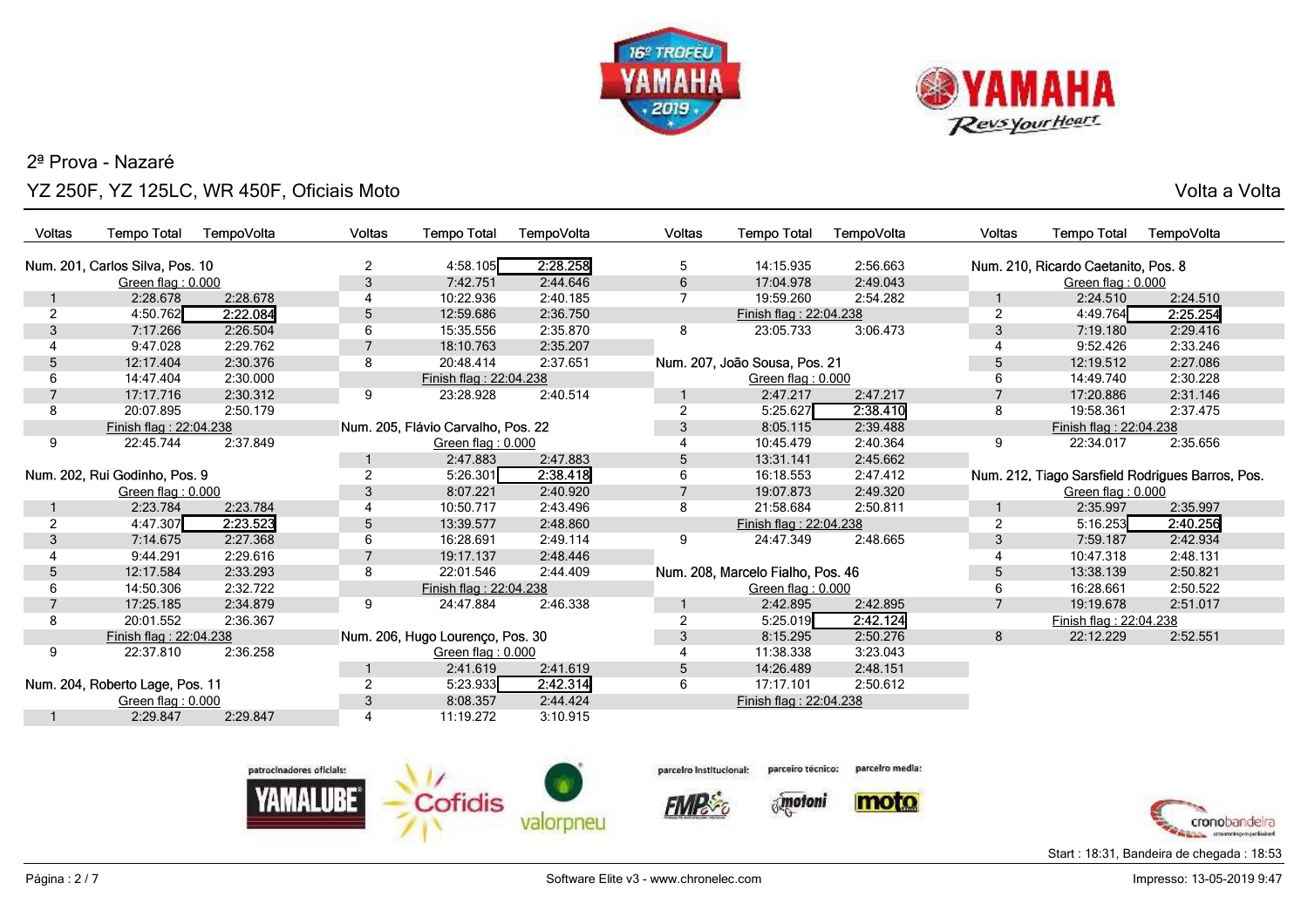



o ang pangangang sa kabupatèn sa kabupatèn Sulawesa Kabupatèn Sulawesa Kabupatèn Sulawesa Kabupatèn Sulawesa K<br>Kabupatèn Sulawesa Kabupatèn Sulawesa Kabupatèn Sulawesa Kabupatèn Sulawesa Kabupatèn Sulawesa Kabupatèn Sulaw

| Voltas         | <b>Tempo Total</b>                 | TempoVolta                                     | Voltas                   | <b>Tempo Total</b>              | TempoVolta | <b>Voltas</b>  | <b>Tempo Total</b>                 | TempoVolta | <b>Voltas</b>  | <b>Tempo Total</b>            | TempoVolta |
|----------------|------------------------------------|------------------------------------------------|--------------------------|---------------------------------|------------|----------------|------------------------------------|------------|----------------|-------------------------------|------------|
|                | Num. 213, João Carvalho, Pos. 14   |                                                | 3                        | 7:40.642                        | 2:29.290   |                | Finish flag: 22:04.238             |            |                | 3:52.228                      | 3:52.228   |
|                | Green flag: 0.000                  |                                                | 4                        | 10:13.489                       | 2:32.847   |                |                                    |            | $\overline{2}$ | 8:06.251                      | 4:14.023   |
|                | 2:28.246                           | 2:28.246                                       | 5                        | 12:49.181                       | 2:35.692   |                | Num. 219, Rodrigo Fidalgo, Pos. 13 |            | 3              | 12:24.957                     | 4:18.706   |
| $\overline{2}$ | 4:56.882                           | 2:28.636                                       | 6                        | 15:26.084                       | 2:36.903   |                | Green flag: 0.000                  |            |                | 16:14.098                     | 3:49.141   |
| 3              | 7:26.103                           | 2:29.221                                       |                          | Finish flag: 22:04.238          |            |                | 2:49.526                           | 2:49.526   | 5              | 20:12.775                     | 3:58.677   |
|                | 9:56.610                           | 2:30.507                                       |                          |                                 |            | $\overline{2}$ | 5:28.937                           | 2:39.411   |                | Finish flag: 22:04.238        |            |
| 5              | 12:28.851                          | 2:32.241                                       |                          | Num. 216, André Rolhas, Pos. 7  |            | 3              | 8:07.501                           | 2:38.564   | 6              | 24:41.643                     | 4:28.868   |
| 6              | 15:01.558                          | 2:32.707                                       |                          | Green flag: 0.000               |            |                | 10:40.281                          | 2:32.780   |                |                               |            |
|                | 17:34.784                          | 2:33.226                                       |                          | 2:27.479                        | 2:27.479   | 5              | 13:19.136                          | 2:38.855   |                | Num. 223, Bruno Rola, Pos. 34 |            |
| 8              | 21:11.904                          | 3:37.120                                       | $\overline{2}$           | 4:49.527                        | 2:22.048   | 6              | 15:54.908                          | 2:35.772   |                | Green flag: 0.000             |            |
|                | Finish flag: 22:04.238             |                                                | 3                        | 7:14.793                        | 2:25.266   | $\overline{7}$ | 18:30.134                          | 2:35.226   |                | 2:44.166                      | 2:44.166   |
| 9              | 23:45.716                          | 2:33.812                                       |                          | 9:43.645                        | 2:28.852   | 8              | 21:04.758                          | 2:34.624   | $\overline{2}$ | 5:23.775                      | 2:39.609   |
|                |                                    |                                                | 5                        | 12:08.309                       | 2:24.664   |                | Finish flag: 22:04.238             |            | 3              | 8:10.602                      | 2:46.827   |
|                |                                    | Num. 214, João Pedro Rebocho Vaz Pinós Barros, | 6                        | 14:41.309                       | 2:33.000   | 9              | 23:39.675                          | 2:34.917   |                | 11:03.030                     | 2:52.428   |
|                | Green flag: 0.000                  |                                                | $\overline{7}$           | 17:08.493                       | 2:27.184   |                |                                    |            | 5              | 13:56.079                     | 2:53.049   |
|                | 2:58.707                           | 2:58.707                                       | 8                        | 19:37.451                       | 2:28.958   |                | Num. 220, Elson Oliveira, Pos. 38  |            | 6              | 16:59.389                     | 3:03.310   |
| $\overline{2}$ | 5:52.780                           | 2:54.073                                       |                          | Finish flag: 22:04.238          |            |                | Green flag: 0.000                  |            |                | 20:06.867                     | 3:07.478   |
| 3              | 8:53.209                           | 3:00.429                                       | 9                        | 22:08.024                       | 2:30.573   |                | 2:45.231                           | 2:45.231   |                | Finish flag: 22:04.238        |            |
|                | 12:02.584                          | 3:09.375                                       | $\overline{\phantom{a}}$ | 24:42.031                       | 2:34.007   | $\overline{2}$ | 5:42.728                           | 2:57.497   | 8              | 23:18.006                     | 3:11.139   |
| 5              | 15:36.746                          | 3:34.162                                       |                          |                                 |            | 3              | 8:36.961                           | 2:54.233   |                |                               |            |
| 6              | 18:50.272                          | 3:13.526                                       |                          | Num. 218, Rui Parracho, Pos. 44 |            |                | 11:48.181                          | 3:11.220   |                |                               |            |
|                | Finish flag: 22:04.238             |                                                |                          | Green flag: 0.000               |            | 5              | 14:45.940                          | 2:57.759   |                |                               |            |
| $\overline{7}$ | 22:07.976                          | 3:17.704                                       |                          | 2:40.470                        | 2:40.470   | 6              | 17:44.601                          | 2:58.661   |                |                               |            |
| $\blacksquare$ | 25:24.347                          | 3:16.371                                       | 2                        | 5:22.046                        | 2:41.576   | $\overline{7}$ | 20:55.916                          | 3:11.315   |                |                               |            |
|                |                                    |                                                | 3                        | 8:05.103                        | 2:43.057   |                | Finish flag: 22:04.238             |            |                |                               |            |
|                | Num. 215, David Domingues, Pos. 45 |                                                | 4                        | 10:53.658                       | 2:48.555   | 8              | 23:59.272                          | 3:03.356   |                |                               |            |
|                | Green flag: 0.000                  |                                                | 5                        | 13:42.913                       | 2:49.255   |                |                                    |            |                |                               |            |
|                | 2:34.416                           | 2:34.416                                       | 6                        | 16:38.471                       | 2:55.558   |                | Num. 222, Telma Correia, Pos. 43   |            |                |                               |            |
| $\overline{2}$ | 5:11.352                           | 2:36.936                                       | $\overline{7}$           | 20:49.060                       | 4:10.589   |                | Green flag: 0.000                  |            |                |                               |            |
|                |                                    |                                                |                          |                                 |            |                |                                    |            |                |                               |            |
|                |                                    |                                                |                          |                                 |            |                |                                    |            |                |                               |            |





**FIMP** 



 $\delta_{\rm s}$  motoni

moto



Start : 18:31, Bandeira de chegada : 18:53

cronobandeira of the manner of the property of the field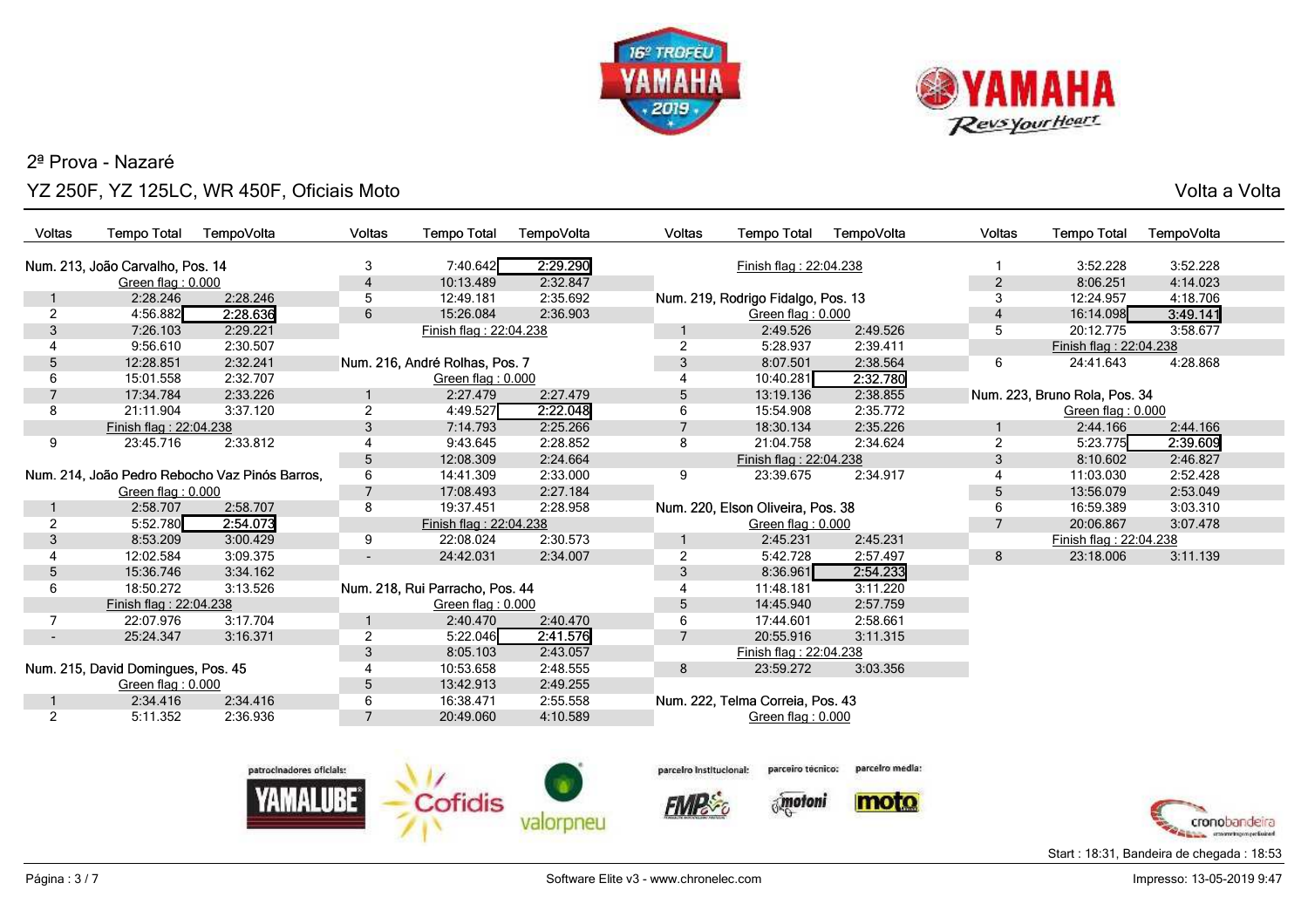



o ang pangangang sa kabupatèn sa kabupatèn Sulawesa Kabupatèn Sulawesa Kabupatèn Sulawesa Kabupatèn Sulawesa K<br>Kabupatèn Sulawesa Kabupatèn Sulawesa Kabupatèn Sulawesa Kabupatèn Sulawesa Kabupatèn Sulawesa Kabupatèn Sulaw

| Num. 226, João Franganito, Pos. 29<br>15:28.328<br>2:36.735<br>5:21.092<br>2:35.445<br>3<br>8:45.772<br>3:10.337<br>2<br>6<br>7:51.736<br>2:30.644<br>18:09.708<br>3<br>Green flag: 0.000<br>11:34.604<br>2:48.832<br>2:41.380<br>4<br>2:49.671<br>2:47.348<br>5<br>20:50.243<br>10:41.407<br>2:47.348<br>14:21.230<br>2:46.626<br>8<br>2:40.535<br>4<br>5:37.062<br>2:49.714<br>6<br>2:46.909<br>Finish flag: 22:04.238<br>5<br>13:24.669<br>2:43.262<br>2<br>17:08.139<br>8:24.173<br>2:42.562<br>3<br>2:47.111<br>2:50.312<br>23:32.805<br>6<br>16:00.882<br>2:36.213<br>19:58.451<br>9<br>2:41.789<br>11:17.589<br>2:53.416<br>18:42.671<br>Finish flag: 22:04.238<br>2:48.924<br>8<br>Num. 237, Igor Dinis, Pos. 47<br>8<br>2:35.479<br>14:06.513<br>22:51.469<br>2:53.018<br>21:18.150<br>5<br>17:01.339<br>2:54.826<br>Finish flag: 22:04.238<br>Green flag: 0.000<br>Num. 234, Luis Carreira, Pos. 5<br>9<br>3:02.313<br>2:56.179<br>2:48.609<br>19:57.518<br>2:48.609<br>24:20.463<br>5:30.734<br>2:42.125<br>Finish flag: 22:04.238<br>Green flag: 0.000<br>2:25.087<br>2:49.567<br>Num. 371, Miguel Silva, Pos. 49<br>22:56.806<br>2:59.288<br>2:25.087<br>3<br>8:20.301<br>8<br>2:23.604<br>4:48.691<br>11:21.150<br>3:00.849<br>Green flag: 0.000<br>Num. 227, Flávio Passos, Pos. 15<br>7:13.909<br>14:25.229<br>3:04.079<br>3:09.563<br>3<br>2:25.218<br>5<br>3:09.563<br>9:39.256<br>2:25.347<br>Green flag: $0.000$ | TempoVolta<br>Voltas<br><b>Tempo Total</b><br>TempoVolta | Voltas<br><b>Tempo Total</b><br>TempoVolta |
|--------------------------------------------------------------------------------------------------------------------------------------------------------------------------------------------------------------------------------------------------------------------------------------------------------------------------------------------------------------------------------------------------------------------------------------------------------------------------------------------------------------------------------------------------------------------------------------------------------------------------------------------------------------------------------------------------------------------------------------------------------------------------------------------------------------------------------------------------------------------------------------------------------------------------------------------------------------------------------------------------------------------------------------------------------------------------------------------------------------------------------------------------------------------------------------------------------------------------------------------------------------------------------------------------------------------------------------------------------------------------------------------------------------------------------------|----------------------------------------------------------|--------------------------------------------|
|                                                                                                                                                                                                                                                                                                                                                                                                                                                                                                                                                                                                                                                                                                                                                                                                                                                                                                                                                                                                                                                                                                                                                                                                                                                                                                                                                                                                                                      |                                                          |                                            |
|                                                                                                                                                                                                                                                                                                                                                                                                                                                                                                                                                                                                                                                                                                                                                                                                                                                                                                                                                                                                                                                                                                                                                                                                                                                                                                                                                                                                                                      |                                                          |                                            |
|                                                                                                                                                                                                                                                                                                                                                                                                                                                                                                                                                                                                                                                                                                                                                                                                                                                                                                                                                                                                                                                                                                                                                                                                                                                                                                                                                                                                                                      |                                                          |                                            |
|                                                                                                                                                                                                                                                                                                                                                                                                                                                                                                                                                                                                                                                                                                                                                                                                                                                                                                                                                                                                                                                                                                                                                                                                                                                                                                                                                                                                                                      |                                                          |                                            |
|                                                                                                                                                                                                                                                                                                                                                                                                                                                                                                                                                                                                                                                                                                                                                                                                                                                                                                                                                                                                                                                                                                                                                                                                                                                                                                                                                                                                                                      |                                                          |                                            |
|                                                                                                                                                                                                                                                                                                                                                                                                                                                                                                                                                                                                                                                                                                                                                                                                                                                                                                                                                                                                                                                                                                                                                                                                                                                                                                                                                                                                                                      |                                                          |                                            |
|                                                                                                                                                                                                                                                                                                                                                                                                                                                                                                                                                                                                                                                                                                                                                                                                                                                                                                                                                                                                                                                                                                                                                                                                                                                                                                                                                                                                                                      |                                                          |                                            |
|                                                                                                                                                                                                                                                                                                                                                                                                                                                                                                                                                                                                                                                                                                                                                                                                                                                                                                                                                                                                                                                                                                                                                                                                                                                                                                                                                                                                                                      |                                                          |                                            |
|                                                                                                                                                                                                                                                                                                                                                                                                                                                                                                                                                                                                                                                                                                                                                                                                                                                                                                                                                                                                                                                                                                                                                                                                                                                                                                                                                                                                                                      |                                                          |                                            |
|                                                                                                                                                                                                                                                                                                                                                                                                                                                                                                                                                                                                                                                                                                                                                                                                                                                                                                                                                                                                                                                                                                                                                                                                                                                                                                                                                                                                                                      |                                                          |                                            |
|                                                                                                                                                                                                                                                                                                                                                                                                                                                                                                                                                                                                                                                                                                                                                                                                                                                                                                                                                                                                                                                                                                                                                                                                                                                                                                                                                                                                                                      |                                                          |                                            |
|                                                                                                                                                                                                                                                                                                                                                                                                                                                                                                                                                                                                                                                                                                                                                                                                                                                                                                                                                                                                                                                                                                                                                                                                                                                                                                                                                                                                                                      |                                                          |                                            |
|                                                                                                                                                                                                                                                                                                                                                                                                                                                                                                                                                                                                                                                                                                                                                                                                                                                                                                                                                                                                                                                                                                                                                                                                                                                                                                                                                                                                                                      |                                                          |                                            |
|                                                                                                                                                                                                                                                                                                                                                                                                                                                                                                                                                                                                                                                                                                                                                                                                                                                                                                                                                                                                                                                                                                                                                                                                                                                                                                                                                                                                                                      |                                                          |                                            |
|                                                                                                                                                                                                                                                                                                                                                                                                                                                                                                                                                                                                                                                                                                                                                                                                                                                                                                                                                                                                                                                                                                                                                                                                                                                                                                                                                                                                                                      | Finish flag: 22:04.238<br>2                              | 6:10.281<br>3:00.718                       |
| 2:33.960<br>9:27.176<br>3:16.895<br>2:33.960<br>12:07.058<br>2:27.802<br>3<br>5                                                                                                                                                                                                                                                                                                                                                                                                                                                                                                                                                                                                                                                                                                                                                                                                                                                                                                                                                                                                                                                                                                                                                                                                                                                                                                                                                      |                                                          |                                            |
| 5:02.340<br>2:28.380<br>Num. 244, António Lourenco, Pos. 41<br>14:35.418<br>2:28.360<br>14:33.845<br>5:06.669<br>6<br>$\overline{4}$                                                                                                                                                                                                                                                                                                                                                                                                                                                                                                                                                                                                                                                                                                                                                                                                                                                                                                                                                                                                                                                                                                                                                                                                                                                                                                 |                                                          |                                            |
| 7:44.462<br>2:42.122<br>2:27.374<br>3<br>17:02.792<br>Green flag: 0.000<br>Finish flag: 22:04.238                                                                                                                                                                                                                                                                                                                                                                                                                                                                                                                                                                                                                                                                                                                                                                                                                                                                                                                                                                                                                                                                                                                                                                                                                                                                                                                                    |                                                          |                                            |
| 10:21.407<br>2:36.945<br>8<br>2:28.398<br>3:00.010<br>3:00.010<br>19:31.190                                                                                                                                                                                                                                                                                                                                                                                                                                                                                                                                                                                                                                                                                                                                                                                                                                                                                                                                                                                                                                                                                                                                                                                                                                                                                                                                                          |                                                          |                                            |
| Num. 372, João Braga, Pos. 36<br>2:54.356<br>9<br>22:03.661<br>2:32.471<br>2<br>2:56.635<br>13:15.763<br>5:56.645                                                                                                                                                                                                                                                                                                                                                                                                                                                                                                                                                                                                                                                                                                                                                                                                                                                                                                                                                                                                                                                                                                                                                                                                                                                                                                                    |                                                          |                                            |
| 2:38.661<br>3<br>3:02.668<br>15:54.424<br>Finish flag: 22:04.238<br>8:59.313<br>Green flag: 0.000                                                                                                                                                                                                                                                                                                                                                                                                                                                                                                                                                                                                                                                                                                                                                                                                                                                                                                                                                                                                                                                                                                                                                                                                                                                                                                                                    |                                                          |                                            |
| 11:52.782<br>2:53.469<br>2:34.756<br>10 <sup>°</sup><br>18:29.180<br>24:36.306<br>2:32.645<br>2:57.068<br>2:57.068                                                                                                                                                                                                                                                                                                                                                                                                                                                                                                                                                                                                                                                                                                                                                                                                                                                                                                                                                                                                                                                                                                                                                                                                                                                                                                                   |                                                          |                                            |
| 21:08.770<br>2:39.590<br>14:51.047<br>2:58.265<br>$\overline{2}$<br>6:00.496<br>3:03.428<br>8<br>5                                                                                                                                                                                                                                                                                                                                                                                                                                                                                                                                                                                                                                                                                                                                                                                                                                                                                                                                                                                                                                                                                                                                                                                                                                                                                                                                   |                                                          |                                            |
| 8:53.676<br>Num. 236, Daniel Rodrigues, Pos. 12<br>17:45.809<br>2:54.762<br>3<br>2:53.180<br>Finish flag: 22:04.238<br>6                                                                                                                                                                                                                                                                                                                                                                                                                                                                                                                                                                                                                                                                                                                                                                                                                                                                                                                                                                                                                                                                                                                                                                                                                                                                                                             |                                                          |                                            |
| 9<br>2:38.006<br>$\overline{4}$<br>11:49.228<br>2:55.552<br>23:46.776<br>Green flag: 0.000<br>Finish flag: 22:04.238                                                                                                                                                                                                                                                                                                                                                                                                                                                                                                                                                                                                                                                                                                                                                                                                                                                                                                                                                                                                                                                                                                                                                                                                                                                                                                                 |                                                          |                                            |
| 2:33.062<br>5:04.150<br>5<br>2:51.515<br>2:33.062<br>22:49.959<br>14:40.743                                                                                                                                                                                                                                                                                                                                                                                                                                                                                                                                                                                                                                                                                                                                                                                                                                                                                                                                                                                                                                                                                                                                                                                                                                                                                                                                                          |                                                          |                                            |
| 5:04.292<br>2:31.230<br>2:53.403<br>Num. 232, Miguel Amaro, Pos. 28<br>2<br>6<br>17:34.146                                                                                                                                                                                                                                                                                                                                                                                                                                                                                                                                                                                                                                                                                                                                                                                                                                                                                                                                                                                                                                                                                                                                                                                                                                                                                                                                           |                                                          |                                            |
| Num. 249, Marcio Afonso, Pos. 17<br>20:30.349<br>2:56.203<br>Green flag: 0.000<br>7:41.245<br>2:36.953<br>3                                                                                                                                                                                                                                                                                                                                                                                                                                                                                                                                                                                                                                                                                                                                                                                                                                                                                                                                                                                                                                                                                                                                                                                                                                                                                                                          |                                                          |                                            |
| 2:52.855<br>10:16.391<br>2:35.146<br>2:52.855<br>Finish flag: 22:04.238<br>Green flag: 0.000                                                                                                                                                                                                                                                                                                                                                                                                                                                                                                                                                                                                                                                                                                                                                                                                                                                                                                                                                                                                                                                                                                                                                                                                                                                                                                                                         |                                                          |                                            |
| 2:50.181<br>5:35.435<br>2:42.580<br>23:20.530<br>2<br>5<br>12:51.593<br>2:35.202<br>2:45.647<br>2:45.647<br>8                                                                                                                                                                                                                                                                                                                                                                                                                                                                                                                                                                                                                                                                                                                                                                                                                                                                                                                                                                                                                                                                                                                                                                                                                                                                                                                        |                                                          |                                            |



parceiro técnico: parceiro Institucional:

**FMP** 



parcelro media:





Start : 18:31, Bandeira de chegada : 18:53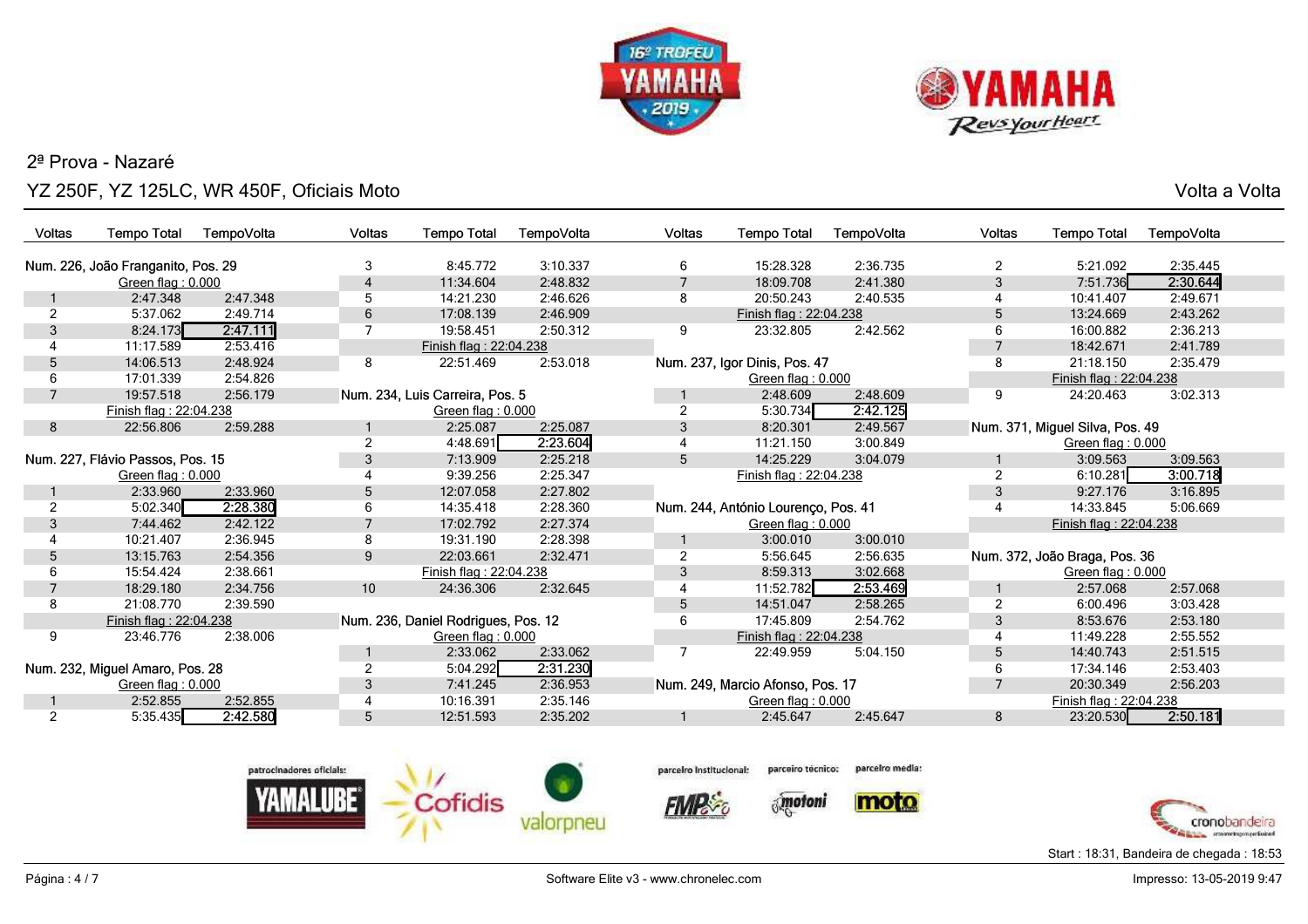



o ang pangangang sa kabupatèn sa kabupatèn Sulawesa Kabupatèn Sulawesa Kabupatèn Sulawesa Kabupatèn Sulawesa K<br>Kabupatèn Sulawesa Kabupatèn Sulawesa Kabupatèn Sulawesa Kabupatèn Sulawesa Kabupatèn Sulawesa Kabupatèn Sulaw

| Voltas                 | <b>Tempo Total</b>                | TempoVolta | Voltas         | <b>Tempo Total</b>                   | TempoVolta                                  | Voltas         | <b>Tempo Total</b>                | TempoVolta | Voltas         | <b>Tempo Total</b>                   | TempoVolta |
|------------------------|-----------------------------------|------------|----------------|--------------------------------------|---------------------------------------------|----------------|-----------------------------------|------------|----------------|--------------------------------------|------------|
|                        | Num. 373, João França, Pos. 32    |            | 3              | 8:28.978                             | 2:43.379                                    | $\overline{2}$ | 5:45.360                          | 2:45.042   | 6              | 16:49.056                            | 2:49.390   |
|                        | Green flag: 0.000                 |            | 4              | 11:36.834                            | 3:07.856                                    | 3              | 8:27.477                          | 2:42.117   | $\overline{7}$ | 19:39.359                            | 2:50.303   |
|                        | 3:01.483                          | 3:01.483   | 5              | 14:22.656                            | 2:45.822                                    |                | 11:08.271                         | 2:40.794   |                | Finish flag: 22:04.238               |            |
| 2                      | 5:51.674                          | 2:50.191   | 6              | 17:17.998                            | 2:55.342                                    | 5              | 13:46.774                         | 2:38.503   | 8              | 22:28.988                            | 2:49.629   |
| 3                      | 8:42.010                          | 2:50.336   | 7              | 20:12.547                            | 2:54.549                                    | 6              | 16:29.329                         | 2:42.555   |                |                                      |            |
| 4                      | 11:35.799                         | 2:53.789   |                | Finish flag: 22:04.238               |                                             |                | 19:23.318                         | 2:53.989   |                | Num. 383, Hugo Eduardo, Pos. 48      |            |
| 5                      | 14:28.539                         | 2:52.740   | 8              | 23:35.727                            | 3:23.180                                    |                | Finish flag: 22:04.238            |            |                | Green flag: 0.000                    |            |
| 6                      | 17:20.842                         | 2:52.303   |                |                                      |                                             | 8              | 22:11.870                         | 2:48.552   |                | 2:50.637                             | 2:50.637   |
|                        | 20:15.627                         | 2:54.785   |                |                                      | Num. 376, Hugo Rosa Miguel Felício, Pos. 33 |                |                                   |            | 2              | 5:32.294                             | 2:41.657   |
| Finish flag: 22:04.238 |                                   |            |                | Green flag: 0.000                    |                                             |                | Num. 381, João Pereira, Pos. 18   |            |                | 8:13.297                             | 2:41.003   |
| 8                      | 23:11.625                         | 2:55.998   |                | 2:55.735                             | 2:55.735                                    |                | Green flag: 0.000                 |            |                | 11:14.114                            | 3:00.817   |
|                        |                                   |            | 2              | 5:44.120                             | 2:48.385                                    |                | 2:54.728                          | 2:54.728   |                | Finish flag: 22:04.238               |            |
|                        | Num. 374, José Gonçalves, Pos. 20 |            | 3              | 8:33.751                             | 2:49.631                                    | $\overline{2}$ | 5:33.880                          | 2:39.152   |                |                                      |            |
|                        | Green flag: 0.000                 |            | 4              | 11:18.148                            | 2:44.397                                    | 3              | 8:14.645                          | 2:40.765   |                | Num. 951, Bernardo Passanha, Pos. 16 |            |
|                        | 2:49.879                          | 2:49.879   | 5              | 14:06.165                            | 2:48.017                                    | 4              | 10:59.872                         | 2:45.227   |                | Green flag: 0.000                    |            |
| 2                      | 5:32.625                          | 2:42.746   | 6              | 17:00.517                            | 2:54.352                                    | 5              | 13:40.375                         | 2:40.503   |                | 3:02.805                             | 3:02.805   |
| 3                      | 8:10.632                          | 2:38.007   | $\overline{7}$ | 19:56.186                            | 2:55.669                                    | 6              | 16:21.455                         | 2:41.080   | 2              | 5:36.766                             | 2:33.961   |
| 4                      | 10:51.055                         | 2:40.423   |                | Finish flag: 22:04.238               |                                             |                | 19:00.974                         | 2:39.519   | 3              | 8:11.325                             | 2:34.559   |
| 5                      | 13:32.655                         | 2:41.600   | 8              | 23:17.280                            | 3:21.094                                    | 8              | 21:43.200                         | 2:42.226   |                | 11:04.284                            | 2:52.959   |
| 6                      | 16:16.807                         | 2:44.152   |                |                                      |                                             |                | Finish flag: 22:04.238            |            | 5              | 13:40.232                            | 2:35.948   |
|                        | 19:04.129                         | 2:47.322   |                | Num. 377, Gilberto Gregório, Pos. 51 |                                             | 9              | 24:22.998                         | 2:39.798   | 6              | 16:17.648                            | 2:37.416   |
| 8                      | 21:51.517                         | 2:47.388   |                | Green flag: 0.000                    |                                             |                |                                   |            | 7              | 18:56.930                            | 2:39.282   |
|                        | Finish flag: 22:04.238            |            |                | 3:47.556                             | 3:47.556                                    |                | Num. 382, João Rodrigues, Pos. 27 |            | 8              | 21:34.035                            | 2:37.105   |
| 9                      | 24:38.952                         | 2:47.435   | 2              | 7:11.541                             | 3:23.985                                    |                | Green flag: 0.000                 |            |                | Finish flag: 22:04.238               |            |
|                        |                                   |            |                | Finish flag: 22:04.238               |                                             |                | 2:56.162                          | 2:56.162   | 9              | 24:14.527                            | 2:40.492   |
|                        | Num. 375, Joao Roseiro, Pos. 37   |            |                |                                      |                                             | 2              | 5:39.224                          | 2:43.062   |                |                                      |            |
|                        | Green flag: 0.000                 |            |                | Num. 380, David Maria, Pos. 24       |                                             | 3              | 8:25.221                          | 2:45.997   |                |                                      |            |
|                        | 3:02.004                          | 3:02.004   |                | Green flag: 0.000                    |                                             |                | 11:13.070                         | 2:47.849   |                |                                      |            |
| $\overline{2}$         | 5:45.599                          | 2:43.595   |                | 3:00.318                             | 3:00.318                                    | 5              | 13:59.666                         | 2:46.596   |                |                                      |            |
|                        |                                   |            |                |                                      |                                             |                |                                   |            |                |                                      |            |
|                        |                                   |            |                |                                      |                                             |                |                                   |            |                |                                      |            |



parceiro técnico: parceiro Institucional:

**FIMP** 





parcelro media:

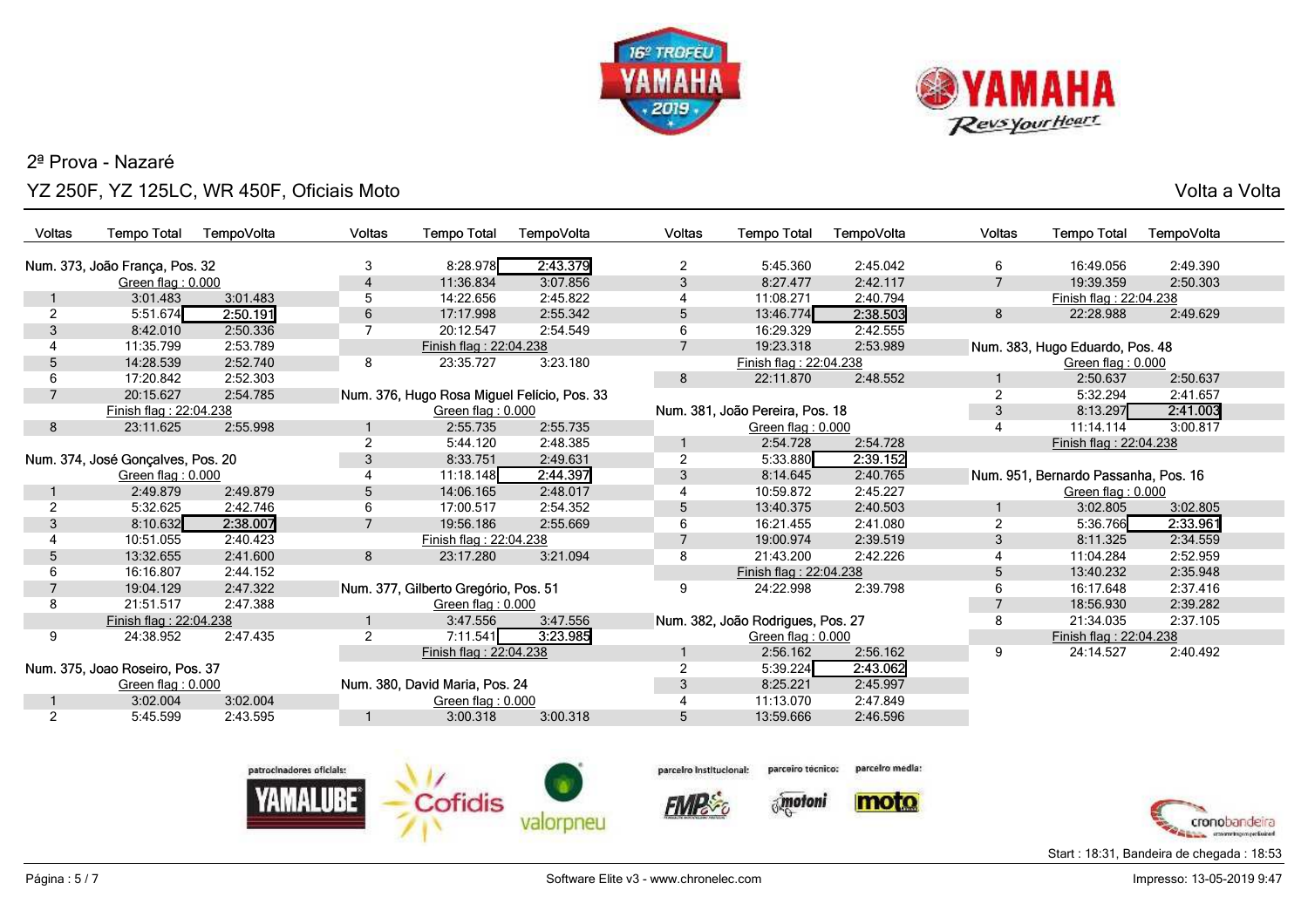



o ang pangangang sa kabupatèn sa kabupatèn Sulawesa Kabupatèn Sulawesa Kabupatèn Sulawesa Kabupatèn Sulawesa K<br>Kabupatèn Sulawesa Kabupatèn Sulawesa Kabupatèn Sulawesa Kabupatèn Sulawesa Kabupatèn Sulawesa Kabupatèn Sulaw

| Voltas         | <b>Tempo Total</b>                              | TempoVolta | <b>Voltas</b>  | <b>Tempo Total</b>               | TempoVolta | Voltas | <b>Tempo Total</b> | TempoVolta | <b>Voltas</b> | <b>Tempo Total</b> | TempoVolta |
|----------------|-------------------------------------------------|------------|----------------|----------------------------------|------------|--------|--------------------|------------|---------------|--------------------|------------|
|                |                                                 |            |                |                                  |            |        |                    |            |               |                    |            |
|                | Num. 952, Gonçalo Carmo, Pos. 26                |            | 4              | 12:29.579                        | 3:03.008   |        |                    |            |               |                    |            |
|                | Green flag: 0.000                               |            | $\sqrt{5}$     | 15:36.837                        | 3:07.258   |        |                    |            |               |                    |            |
|                | 3:03.670                                        | 3:03.670   | 6              | 18:42.369                        | 3:05.532   |        |                    |            |               |                    |            |
| $\overline{2}$ | 5:44.290                                        | 2:40.620   | $\overline{7}$ | 21:54.323                        | 3:11.954   |        |                    |            |               |                    |            |
| 3              | 8:20.630                                        | 2:36.340   |                | Finish flag: 22:04.238           |            |        |                    |            |               |                    |            |
|                | 10:52.131                                       | 2:31.501   | 8              | 25:00.478                        | 3:06.155   |        |                    |            |               |                    |            |
| 5              | 13:33.565                                       | 2:41.434   |                |                                  |            |        |                    |            |               |                    |            |
| 6              | 16:52.144                                       | 3:18.579   |                | Num. 964, Tomás Godinho, Pos. 35 |            |        |                    |            |               |                    |            |
| $\overline{7}$ | 19:32.481                                       | 2:40.337   |                | Green flag: 0.000                |            |        |                    |            |               |                    |            |
|                | Finish flag: 22:04.238                          |            |                | 3:15.889                         | 3:15.889   |        |                    |            |               |                    |            |
| 8              | 22:16.398                                       | 2:43.917   | $\overline{c}$ | 6:01.676                         | 2:45.787   |        |                    |            |               |                    |            |
|                |                                                 |            | 3              | 8:52.146                         | 2:50.470   |        |                    |            |               |                    |            |
|                | Num. 954, Xavier Albino, Pos. 31                |            | 4              | 11:48.741                        | 2:56.595   |        |                    |            |               |                    |            |
|                | Green flag: $0.000$                             |            | 5              | 14:38.982                        | 2:50.241   |        |                    |            |               |                    |            |
|                | 3:10.369                                        | 3:10.369   | 6              | 17:31.566                        | 2:52.584   |        |                    |            |               |                    |            |
| 2              | 5:53.730                                        | 2:43.361   | $\overline{7}$ | 20:18.309                        | 2:46.743   |        |                    |            |               |                    |            |
| 3              | 8:42.584                                        | 2:48.854   |                | Finish flag: 22:04.238           |            |        |                    |            |               |                    |            |
|                | 11:31.259                                       | 2:48.675   | 8              | 23:18.515                        | 3:00.206   |        |                    |            |               |                    |            |
| 5              | 14:19.537                                       | 2:48.278   |                |                                  |            |        |                    |            |               |                    |            |
| 6              | 17:11.576                                       | 2:52.039   |                |                                  |            |        |                    |            |               |                    |            |
| $\overline{7}$ | 20:17.418                                       | 3:05.842   |                |                                  |            |        |                    |            |               |                    |            |
|                | Finish flag: 22:04.238                          |            |                |                                  |            |        |                    |            |               |                    |            |
| 8              | 23:07.394                                       | 2:49.976   |                |                                  |            |        |                    |            |               |                    |            |
|                |                                                 |            |                |                                  |            |        |                    |            |               |                    |            |
|                | Num. 960, Francisco Maria Vicente Pedrosa, Pos. |            |                |                                  |            |        |                    |            |               |                    |            |
|                | Green flag: $0.000$                             |            |                |                                  |            |        |                    |            |               |                    |            |
|                | 3:24.468                                        | 3:24.468   |                |                                  |            |        |                    |            |               |                    |            |
| $\overline{2}$ | 6:21.332                                        | 2:56.864   |                |                                  |            |        |                    |            |               |                    |            |







parceiro técnico:



parcelro media:



Start : 18:31, Bandeira de chegada : 18:53

9:26.571 3:05.239